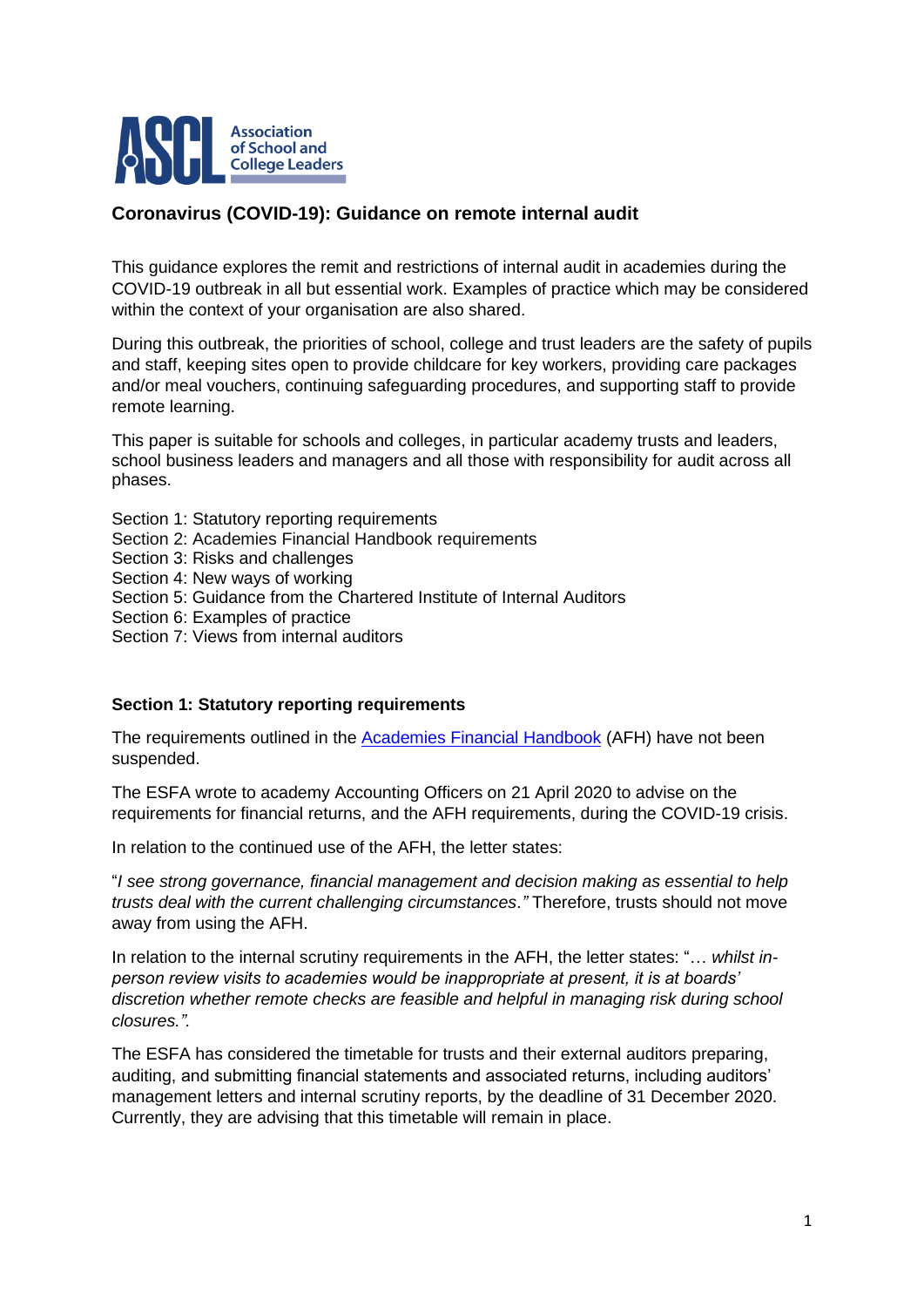A full review of ESFA data (financial and non-financial) has taken place. The ESFA guidance on [Reducing burdens on educational and care settings](https://www.gov.uk/government/publications/coronavirus-covid-19-reducing-burdens-on-educational-and-care-settings/reducing-burdens-on-educational-and-care-settings) includes a full list of returns that have been cancelled, paused or deferred.

### **Section 2: Academies Financial Handbook requirements**

Within the AFH 2019, [section](https://www.gov.uk/guidance/academies-financial-handbook/part-3-internal-scrutiny) 3 covers internal scrutiny for academies.

The principles for internal scrutiny are outlined in section 3.15 and state that academies **must**:

- *"be independent and objective – for example it must not be performed by the trust's own accounting officer, chief financial officer or other members of the finance team*
- *be conducted by someone suitably qualified and experienced and able to draw on technical expertise as required*
- *be covered by a scheme of work, driven and agreed by the audit committee, and informed by risk*
- *be timely, with the programme of work spread appropriately over the year so higher risk areas are reviewed in good time*
- *include regular updates to the audit committee by the person or organisation carrying out the programme of work, incorporating:*
	- *a report of the work to each audit committee meeting, including recommendations where appropriate to enhance financial and other controls and risk management*
	- *a short annual summary report to the audit committee for each year ended 31 August outlining the areas reviewed, key findings, recommendations and conclusions, to help the committee consider actions and assess year on year progress."*

#### **Section 3: Risks and challenges**

Regular alerts and reports of fraudulent activity have been shared, including attempts to access information and funds, such as this tweet from the ESFA Twitter account on 22 April:

*"We have been informed some parents have received a letter from the ESFA asking for personal learner bank details in relation to the 16-19 Bursary. We never ask for personal bank account details. This is a fraudulent letter – please do not respond."*

A key operational risk affecting the continuation of internal audit for some academies is that accountancy staff working for the organisations who carry out the internal audit function have been furloughed, meaning it is impossible for timetables to be adhered to and therefore extending delays.

During the COVID-19 pandemic crisis we have seen schools and colleges face increased exposure to financial risk due to a reduction in income generation opportunities, such as lettings, and in-house services, such as catering. There are support packages available, however, we recognise the guidance around some of these areas is changing and may be altered further.

The role of internal audit is to provide independent assurance and consultation. Its purpose is to understand the financial risks but must also understand the wider aspect of the academy trust to support improvements. The AFH 2019 describes internal scrutiny as "*the need for academy trusts to conduct checks to ensure systems are effective and compliant".*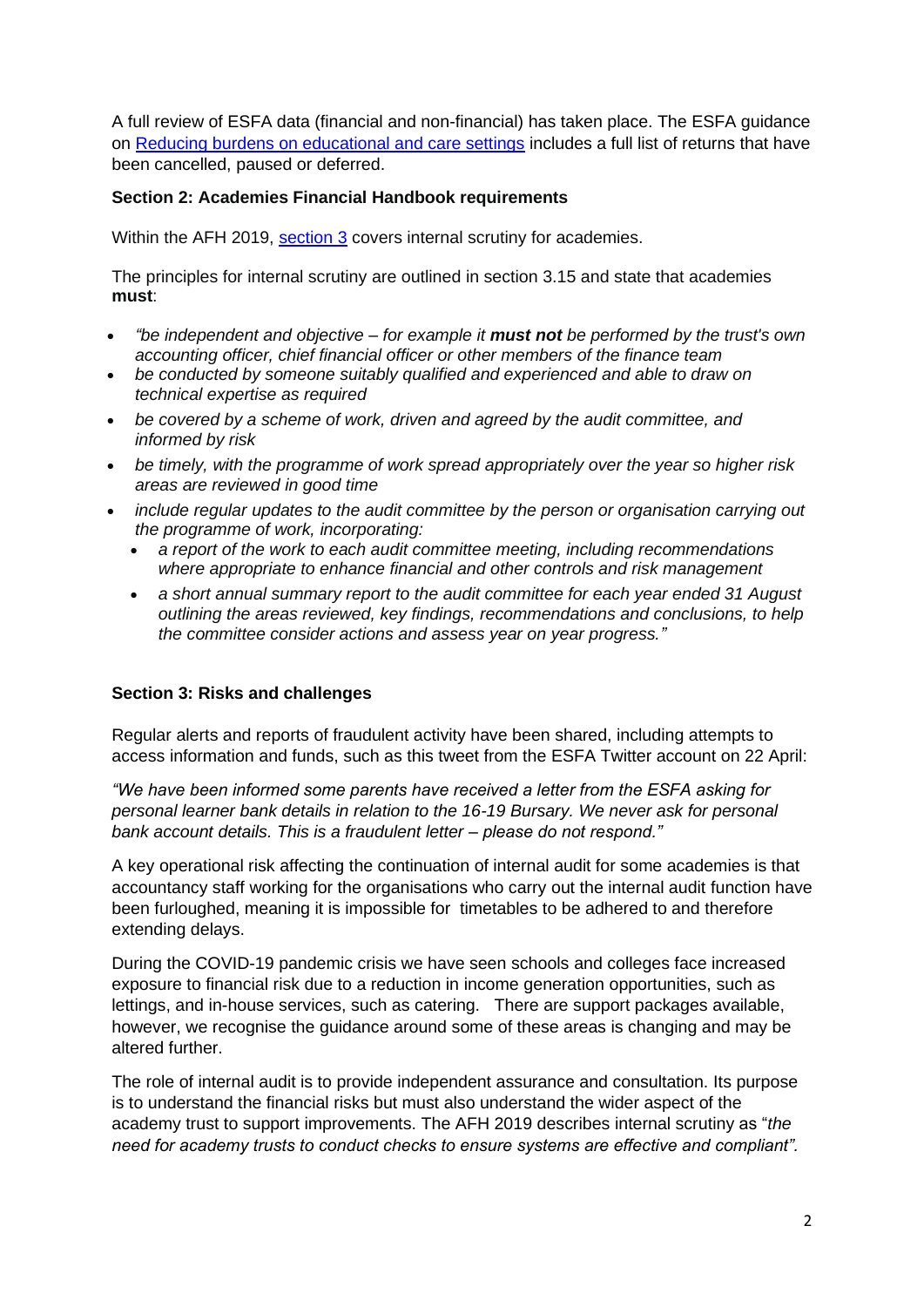#### **Section 4: New ways of working**

The impact of Covid-19 is likely to require your internal auditor to revisit the planned risk assessment, which will also impact on the proposed response to identified risks. The planned approach to internal audit may have anticipated obtaining audit evidence about internal controls, which, due to current distancing measures, the auditor may not be able to obtain due to a lack of audit staff or a lack of access to information, systems or personnel. In these circumstances, the internal auditor will need to consider whether alternative work is necessary and what alternative procedures can be safely carried out to obtain appropriate and sufficient evidence to support their opinion and inform their recommendations.

Internal auditors will need to agree with audit committees as to how to communicate with them and ensure sufficient time is set aside for a comprehensive, complete and informed communication with the internal auditor.

It is highly unlikely that a physical meeting with key trust staff and/or audit committee will be possible and therefore internal auditors will need to use alternative mediums to communicate their report. It is essential to provide enough time for this to allow an informed and comprehensive understanding of the information provided.

The internal auditor must be satisfied they have obtained sufficient and appropriate audit evidence of substantive and controlled tests to support their report. Due to the current restrictions on travel and movement, this is likely to mean this cannot be carried out as planned on site; internal auditors may need to adjust their methodology, for example, increasing use of technology and/or digital information. In modifying their approach, internal auditors will also need to understand how academies have changed their operational approaches and control measures, and how this has impacted on the evidence they are able to access. This may include modified processes and procedures i.e. changing approval processes; implementing new risk-based approaches; and revising the risk register. These are examples, but not a comprehensive list; it is vital that measures are considered within your specific context.

#### **Section 5: Guidance from the Chartered Institute of Internal Auditors**

The Chartered Institute of Internal Auditors has produced various COVID-19 guidance, including advice on [IA at a distance: conducting audit engagements remotely,](https://www.iia.org.uk/covid-19-hub/covid-19-guidance/ia-at-a-distance-conducting-audit-engagements-remotely/) which is available for non-members to access. The article states that carrying out remote internal audit "*imposes new ways of working – and thinking*". They recommend three elements essential for success: communication skills, auditing tools, and basic auditing principles. These are no different to traditional effective internal audit processes, but they may need to be adjusted to ensure they are as effective when used in a remote situation. The article explores the three areas mentioned in more detail.